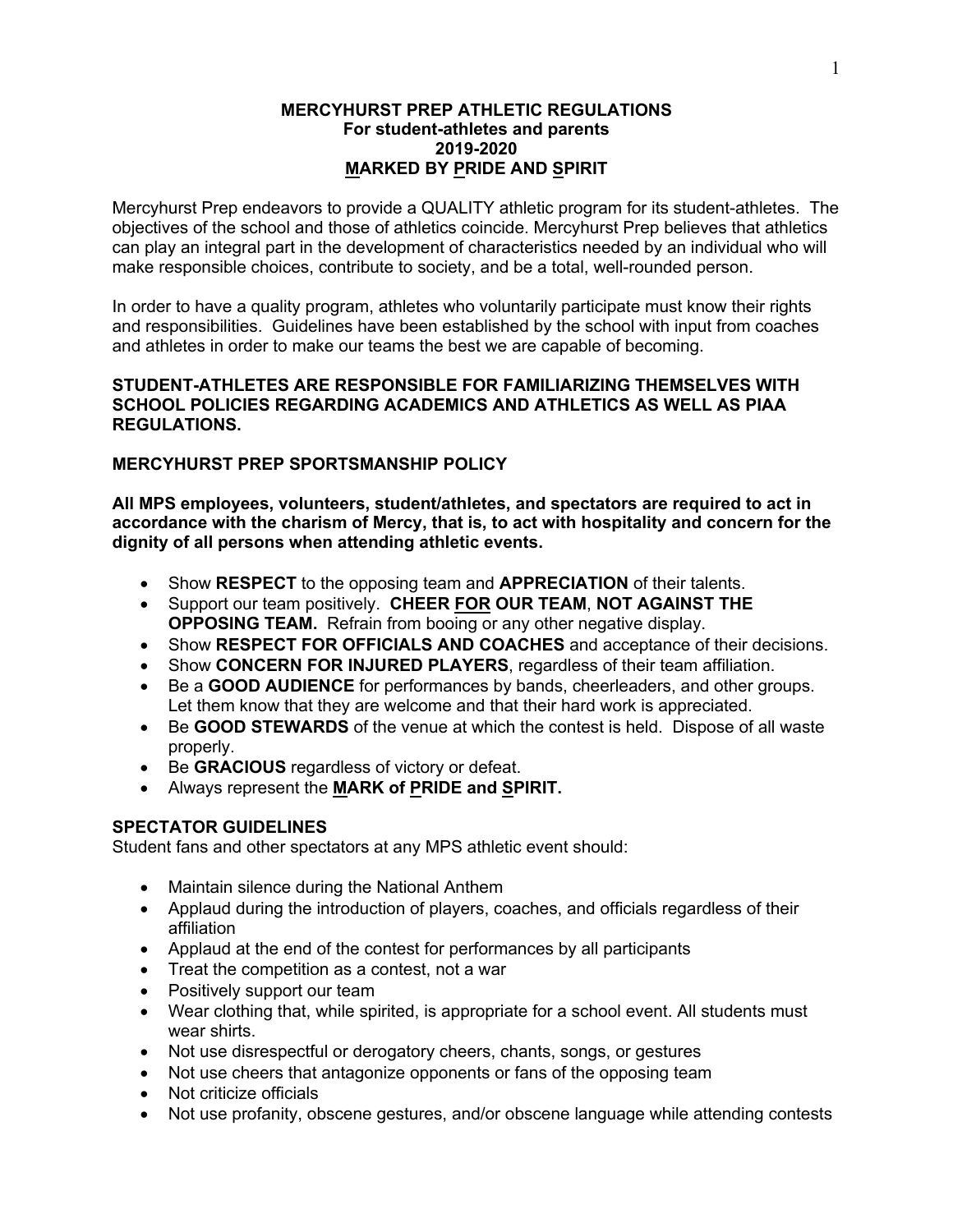- Not attempt to provoke, intimidate, and/or berate coaches, contest officials, studentathletes, and/or other spectators
- Not engage in any behavior that detracts from the contest
- Not throw any object in the stands or on the field
- Not interfere with any contests

**Any spectator who evidences poor sportsmanship and/or behavior inconsistent with the MPS mission and sportsmanship policy and guidelines may be removed from a contest venue and may be prohibited from attending future contests. Students in violation may also incur disciplinary consequences.**

# **SPORTSMANSHIP AND UNSPORTSMANLIKE CONDUCT (from the PIAA By-Laws)**

Sportsmanship is a core principle in interscholastic athletics. Actions which are unethical or intended to demean, embarrass, intimidate or injure opposing contestants, teams, spectators and officials are considered unsportsmanlike and will not be tolerated since they are contrary to the purposes of PIAA and convey lessons incompatible with the reason why high school sports exist. While acts of misconduct occurring within the scope of competition are often addressed through sport specific rules, PIAA reserves the right to address any unsportsmanlike conduct and impose supplemental discipline as appropriate under the circumstances. The following conduct, and any conduct of a similar nature may subject actors to any and all remedial measures available to PIAA

# **Section 1. Schools and Their Athletic Personnel.**

**A.** A school knowingly or recklessly condones or supports unsportsmanlike conduct by its personnel, student-athletes, Teams, and/or supporters.

**B.** Not cancel, schedule or reschedule a Contest to gain a competitive advantage.

**C.** A school knowingly or recklessly recruits students for an athletic purpose.

**D.** A school fails to establish and enforce a code of conduct for student-athletes.

**E.** A school fails or refuses to cooperate with PIAA in investigating a possible violation of the PIAA Constitution, By-Laws, Policies and Procedures, and/or Rules and Regulations.

**F.** A school fails to treat a visiting Team as guests or fails to provide necessary and appropriate security for Contest officials, spectators and visiting Teams at Contests hosted by the school.

**G.** A school cancels, schedules or reschedules a Contest for the purpose of circumventing application, enforcement, and/or the intent of any provision of the Constitution, By-Laws, Policies and Procedures, and/or Rules and Regulations of PIAA.

**H.** A school knowingly or recklessly certifies to the eligibility of a student or fails to conduct an appropriate investigation where there is question as to the student-athlete's eligibility.

**I.** A school knowingly or recklessly engages in conduct intended to increase hostile relations with opposing schools.

# **Section 2. Student-Athletes.**

**A.** A student-athlete engages in conduct intended to injure an opponent or Contest officials. **B.** A student-athlete uses profanity, obscene gestures, and/or obscene language immediately before, during or immediately following a Contest.

**C.** A student-athlete seeks to provoke opponents, Contest officials, or spectators to engage in improper conduct.

**D.** A student-athlete uses race, gender, ethnicity, religion or disability to bait, intimidate, or denigrate an opponent.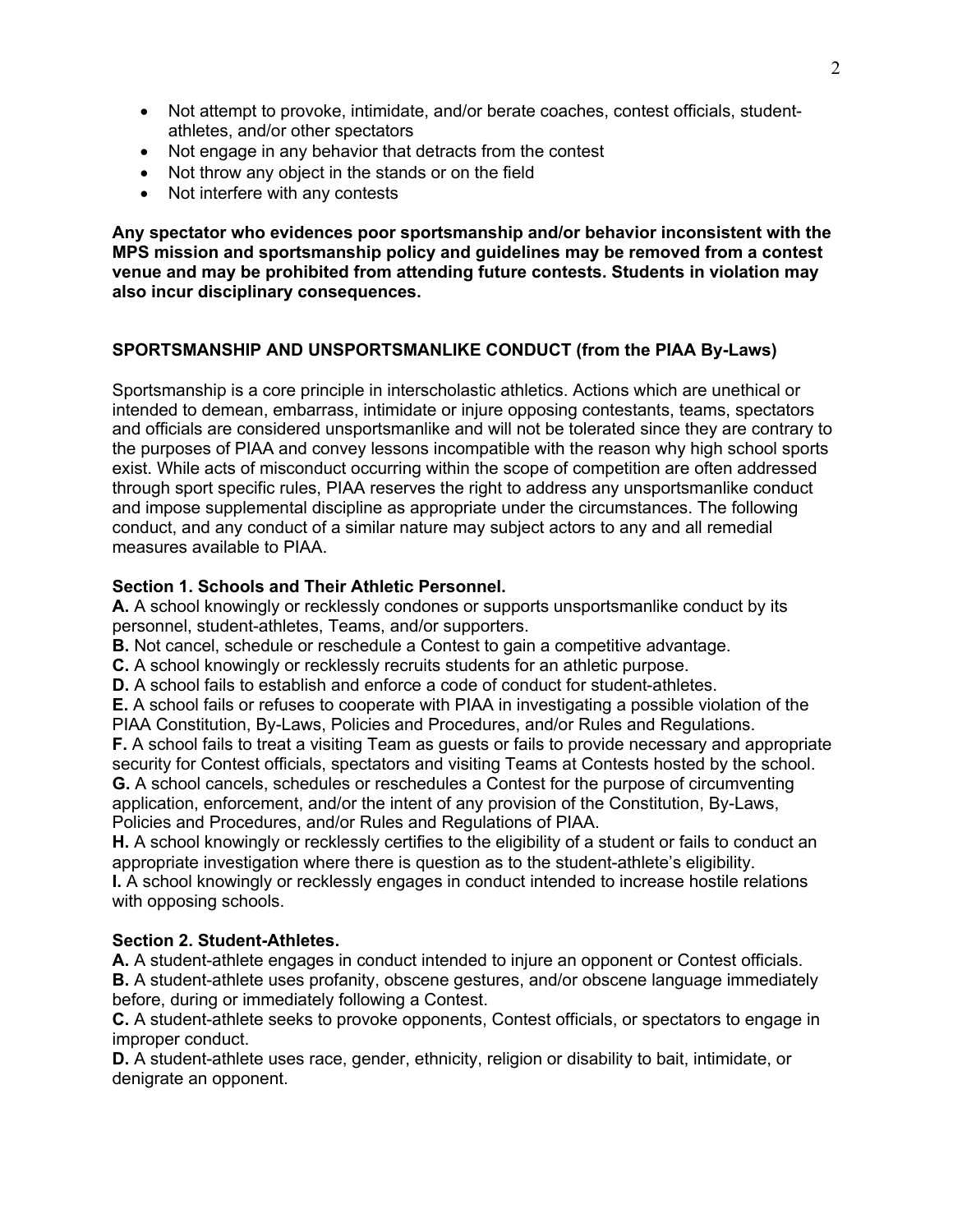# **Section 3. Coaches.**

**A.** A Coach teaches student-athletes to win through illegitimate means. Striving to win at any cost is distinctly unethical.

**B.** A Coach fails to give opponents full credit when they win.

**C.** A Coach fails to control his/her temper immediately prior to, during, or after a Contest.

**D.** A Coach uses profanity, obscene gestures, and/or obscene language immediately prior to, during, or immediately following a Contest.

**E.** A Coach criticizes Contest Officials through the media or to student-athletes or spectators, rather than through the appropriate review process.

**F.** A Coach promotes unfounded rumors of questionable practices by opponents.

**G.** A Coach fails to maintain control of the Team for which the Coach is responsible.

**H.** A Coach knowingly seeks to embarrass an opponent or Contest officials.

**I.** A Coach uses race, gender, ethnicity, religion or disability to bait, intimidate or denigrate an opponent.

# **Section 4. Contest Officials.**

**A.** A Contest Official fails to have thorough preparation in the current rules and approved officiating techniques of the sport.

**B.** A Contest Official is not physically fit and mentally alert so as to appropriately officiate a Contest.

**C.** A Contest Official fails to have a neat, distinctive, and approved uniform.

**D.** A Contest Official fails to report for duty at least 30 minutes before the scheduled start of a Contest.

**E.** A Contest Official fails to honor all agreements to officiate a Contest.

**F.** A Contest Official fails to control his/her temper in all relations with students, Coaches, member schools, and spectators.

**G.** A Contest Official fails, upon request to make clear any interpretations and announcements.

**H.** Following a Contest officiated, a Contest Official discusses plays or student-athletes of a Team in that Contest with any of their future opponents.

# **Section 5. Spectators.**

**A.** A spectator uses profanity, obscene gestures, and/or obscene language while attending Contests.

**B.** A spectator attempts to provoke, intimidate, and/or berate Coaches, Contest Officials, student-athletes, and/or other spectators.

**C.** A spectator interferes with, or attempts to interfere with, any Contest.

**D.** A spectator uses race, gender, ethnicity, religion or disability to bait, intimidate of denigrate a student, school, Contest Official or other spectators.

**E.** Any spectator who engages in any of the behavior identified herein may be removed from a Contest venue and may be prohibited from attending future Contests.

# **FUNDAMENTAL PRINCIPLES OF THE MPS ATHLETIC PROGRAM**

- To foster an environment in which the students are able to learn to make responsible choices, to develop self-discipline and to recognize their own abilities
- To foster growth in the skills related to citizenship, leadership and decision-making
- To develop the well-rounded individual by encouraging participation in a variety of activities
- To encourage the development of physical fitness and physical skills pertaining to sports as well as the development of emotional control and proper competitive spirit
- To foster good sportsmanship, teamwork and school spirit
- To strive towards playing excellence that produces a competitive spirit and competitive teams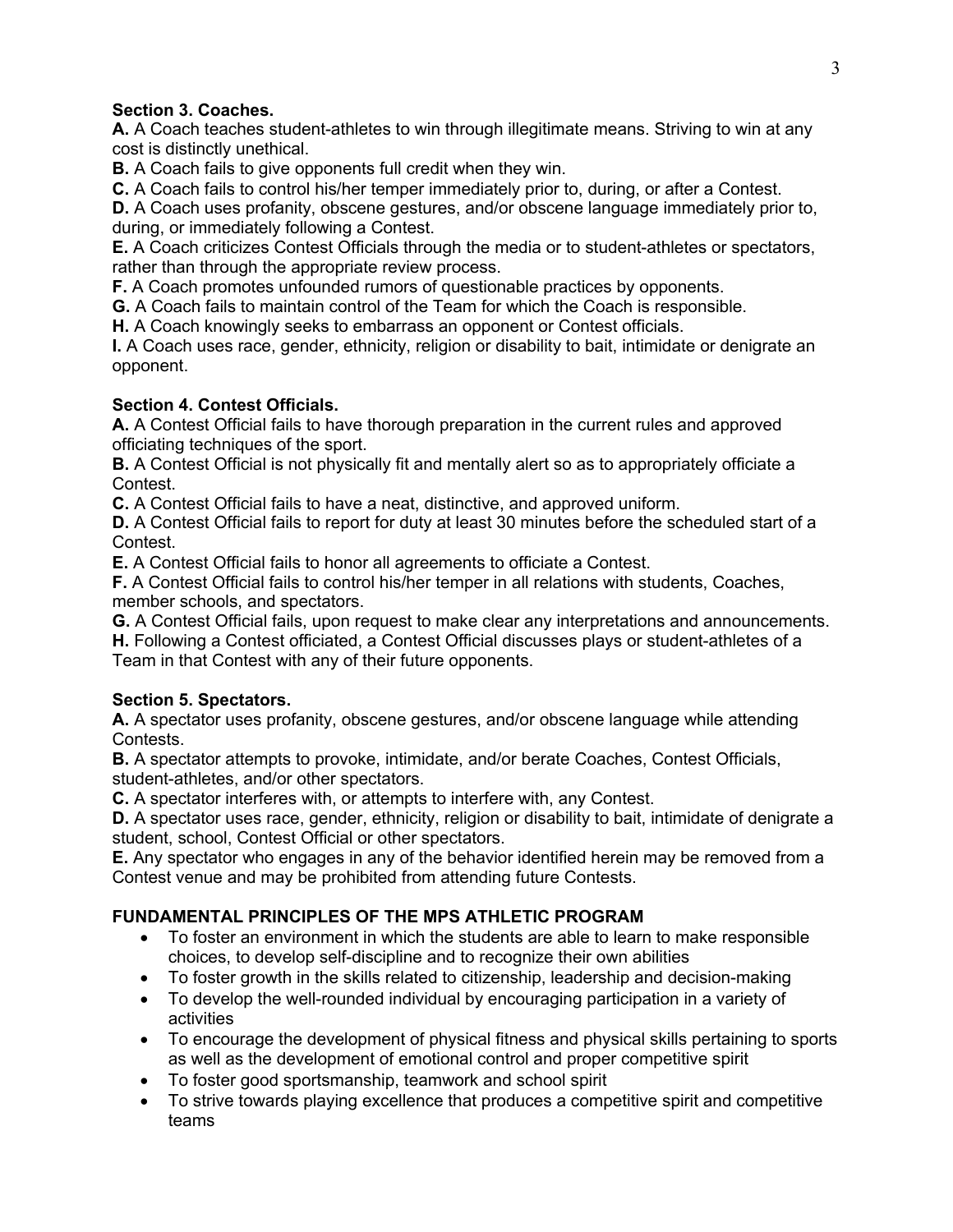### **GENERAL REGULATIONS**

- **1.** Upon trying out for a sport, the student should become familiar with the rules and regulations established by the Pennsylvania Interscholastic Athletic Association (PIAA) and the regulations as well as guidelines and requirements of D-10 and Mercyhurst Prep. This information is available through coaches, the athletic department, the Mercyhurst Prep website and the PIAA website.
- **2.** The student must meet all of the age, enrollment, attendance and scholastic requirements as established by the PIAA and Mercyhurst Prep.
- **3.** Student-athletes are discouraged from participating in any other community or parish sports during the season in which they participate at school.
- **4.** If a student quits a team after the team has been selected he/she may not participate on another team during that season. The student will forfeit his/her award. However, if a student does not make a team, he/she may try out for another team with the permission of the athletic director.
- **5.** Students are required to have on file in the athletic office the Parent Consent Form, and it must be properly completed and signed. No student may practice unless this form is on file. Each year requires a new physical exam (PIAA). In addition, a student athlete returning from an injury requiring medical treatment must be recertified by a physician in order to play or practice. MPS offers physicals in June and November.
- **6.** Team members are expected to be at all practices, team meetings, and contests unless excused by the coach. A coach may discipline a player if the absence is unexcused.
- **7.** A student must be in school by 9:30AM to participate in practice or games for that day.
- **8.** A student may participate in multiple sports per season after the student and parents meet with the Athletic Director and both head coaches.
- **9.** A display of unsportsmanlike conduct toward an opponent or an official may result in suspension. An athlete involved in any fighting or similar violent activities during a contest or practice may be suspended for a minimum of one game.
- **10.** Athletes must travel to and from events in transportation provided by the school. The only exceptions are:
	- **a.** Injury to participant requiring alternate transportation.
	- **b.** Prior arrangements between parents/guardian and coach for the student to ride home with parent/guardian.
	- **c.** If other transportation is needed, it will be coordinated through the athletic office. Generally, transportation to and from contests against Erie County opponents will not be provided by the school.
- **11.** After the coach issues equipment, that equipment becomes the responsibility of the athlete. At the end of the season, equipment must be returned on time, intact, and clean on the day required. If the equipment is lost or damaged, the athlete will be charged the cost of replacement items.
- **12.** Letters and awards will be given as specified in the school's awards policy. Awards are given based on participation, attitude and service. Prior to the season, the coach should give each athlete the criteria applicable for his/her particular sport. An outstanding participant may be chosen for each team. At the pre-season meeting coaches should provide to parents specific criteria for awards. Special awards are given to seniors as well as individual champion awards and varsity championships. (See MPS Awards Policy.
- **13.** Athletes are not permitted out of dress code during the school day without approval of the Assistant Principal. The AD will schedule a day of recognition for each team and will confirm proper dress.
- **14.** Athletes represent Mercyhurst Prep, their families, and themselves. They should exercise good judgment in their actions not only during school, during athletic events or at practice, but at all times. The best guideline to follow is COMMON SENSE in all your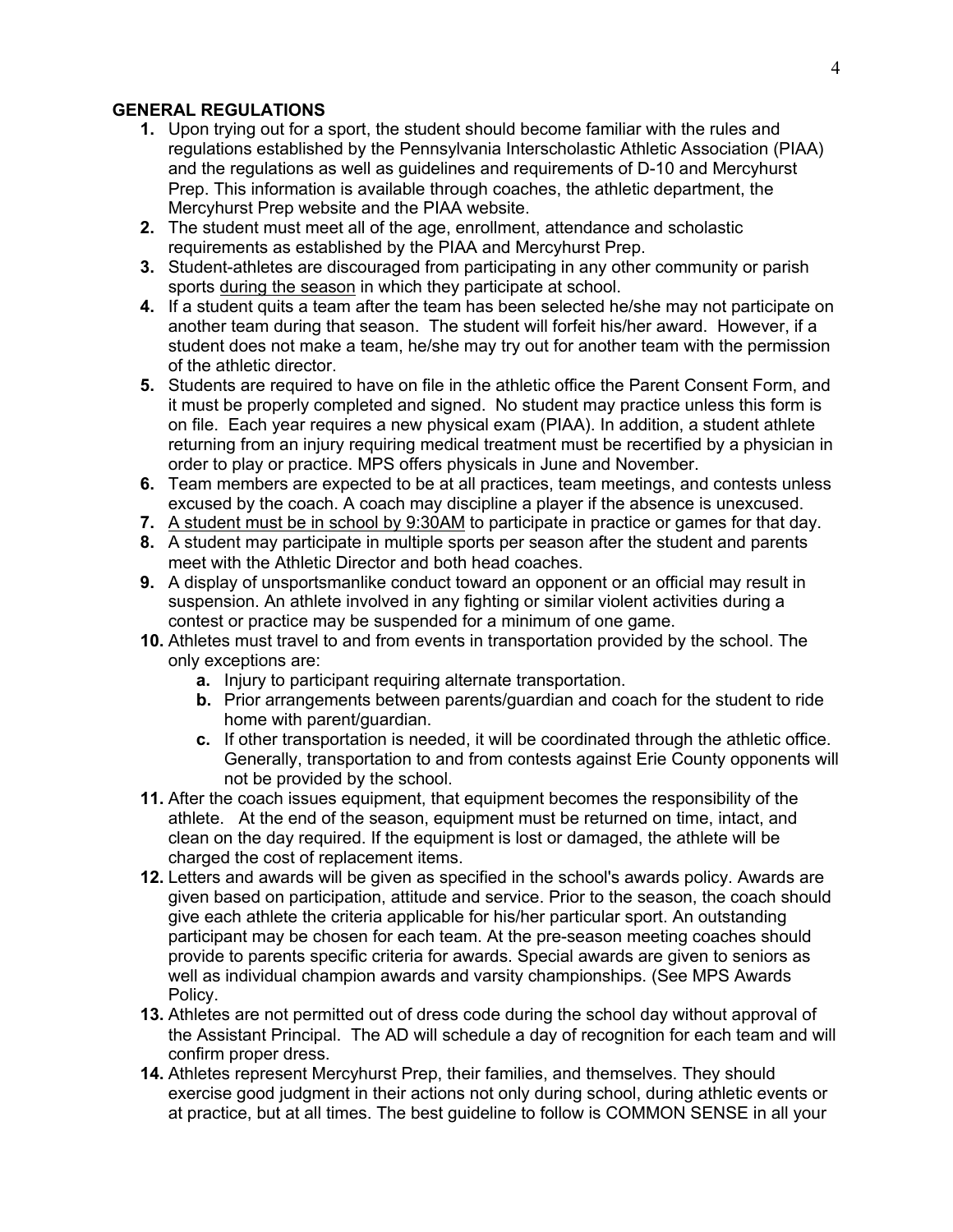actions with proper considerations for yourself, your family, and your school. MPS reserves the right to remove athletes from our program who are not good representatives of the values of our school.

**15.** Parents are encouraged to review and abide by the MPS Spectator Behavior Policy. It is available through the coaches and on the school website in the student handbook.

### **MEDICAL CARE AND TREATMENT/RETURN TO PLAY POLICY**

- **1.** If an athlete is evaluated by a physician (including primary care physician, physician assistant or referring physician /clinician) for an injury, the athlete must present a written release by the physician for *return to play.* The written release must be issued to the athletic director and/or certified athletic trainer before the athlete may return to the specified sport.
- **2.** If an injured athlete does not participate in practices and/or athletic competition exceeding 4 consecutive days, then the athlete must participate in an organized practice and/or conditioning program (including formal physical therapy and/or completion of sport specific testing), which may be established by the certified athletic trainer, primary care physician, physician assistant or referring physician/clinician before returning to play. The *return to play* status with regard to athletic competition will be at the discretion of the certified athletic trainer and/or team physician following reassessment of the injury and considering level of participation.
- **3.** The certified athletic trainer and/or team physician shall be in communication with the athletic director, head coach and parents/guardian regarding the athlete's condition and progress toward *return to play*. Each athlete's injury will be assessed by the certified athletic trainer and/or team physician on an individual basis, considering factors including type of injury, severity of injury, previous medical history, physician evaluation and recommendation and level of participation prior to assessment for *return to play*.
- **4.** It may be necessary to establish contact with the student-athlete's primary care physician or the referring physician regarding the student-athlete's injury and *return to play* status.

# **ACADEMIC ELIGIBILITY POLICY**

Mercyhurst Prep offers a wide variety of co-curricular activities including interscholastic athletics, student government, performing/visual arts, literary, club, and service organizations. All students are encouraged to participate in these activities in order to round out their education. Certain responsibilities must be met by all students who participate.

A student must pursue an approved schedule which meets the necessary academic requirements of the high school and maintain a good record of high school citizenship, integrity, and attendance. Eligibility to participate on a team or activity may be suspended or revoked for unsuccessful academic progress, repeated infractions of school rules, poor attendance, or behavior/attitude in conflict with school philosophy and mission.

There are six grading periods in a school year: Term 1 until mid-term, Term 1 mid-term until end of term, Term 2 until mid-term, Term 2 mid-term until end of term, Term 3 until mid-term, Term 3 mid-term until end of term. Note: eligibility for the start of the fall term is determined by final grades for yearlong classes and Term 3 electives at the end of the previous school year (as noted in Article X section 5 of the PIAA By-laws).

Eligibility of students enrolled in remediation/credit recovery courses during summer school is reevaluated after the summer session.

#### **Academic/Activities Probation**

A student is generally placed on academic/activities probation if:

- s/he is failing one or more subjects
- her/his attendance is poor
- s/he has repeatedly ignored school rules/policies
- her/his behavior/attitude is in conflict with school philosophy and mission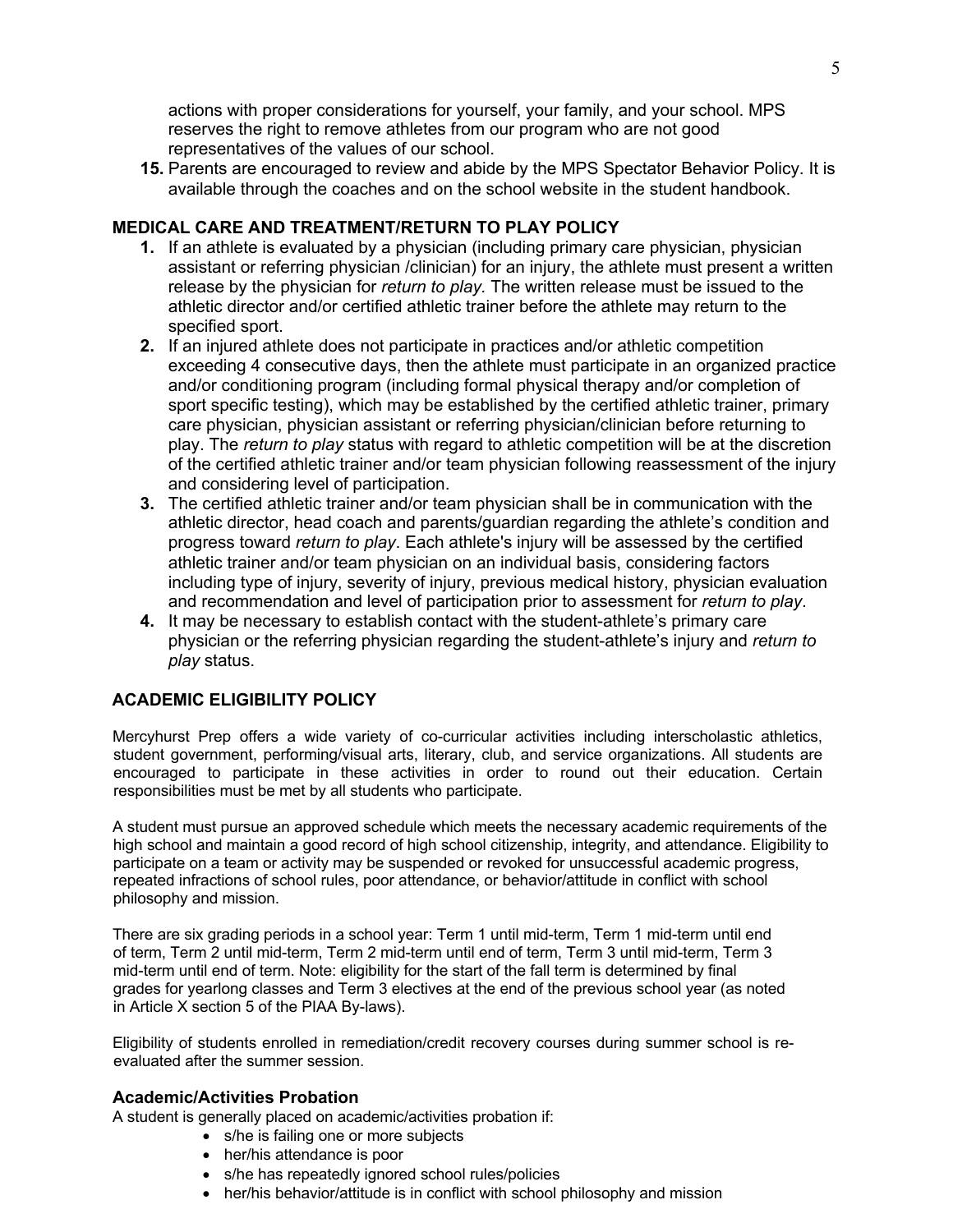A student on probation is still eligible to participate in activities provided that s/he meets the following requirements:

- s/he must choose a mentor by the announced deadline in order to write an action plan for academic improvement
- s/he must turn in the completed action plan to her/his guidance counselor by the announced deadline
- s/he must meet weekly with her/his mentor to discuss progress and strategies for improvement
- s/he must show continuing evidence of effort and adherence to her/his action plan
- s/he improves her/his attendance, behavior, or attitude in order to meet school **requirements**

If a student fails to do the above, s/he may be immediately placed on activities suspension. (See *suspension* below.) Students failing a math class must also meet with the teacher to arrange an appropriate math tutorial schedule.

#### **Continued Probation**

A student who has been placed on probation will have that probation lifted at the end of the grading period if:

- s/he is no longer failing
- her/his attendance is good
- s/he exhibits adherence to school rules/policies
- her/his behavior/attitude is consistent with school philosophy and mission

If poor performance is still occurring, the student's probation will be continued for another grading period.

#### **Activities Suspension**

A student is generally placed on activities suspension if:

- s/he is failing two yearlong courses, 3 term courses, or three courses that are a combination of yearlong and term courses
- s/he has failed to maintain a 2.0 grade point average for two consecutive terms
- her/his attendance is poor
- s/he has repeatedly ignored school rules/policies
- her/his behavior/attitude is in conflict with school philosophy and mission

A student on suspension is ineligible for participation in sports, clubs, and other co-curricular activities until the end of the grading period. Students wishing to regain eligibility at the four week mark after mid-term/end of term should see the academic dean for the necessary information. In order to continue at Mercyhurst Prep, the student must fulfill the following requirements:

- s/he must choose a mentor in order to write an action plan for academic improvement by the announced deadline
- s/he must turn in the completed action plan to her/his guidance counselor by the announced deadline
- s/he must meet weekly with her/his mentor to discuss progress and strategies for improvement
- s/he must show continuing evidence of effort and adherence to her/his action plan.
- s/he improves her/his attendance, behavior, or attitude in order to meet school requirements

If a student fails to complete all of the above, s/he must meet with the principal to discuss her/his future at MPS.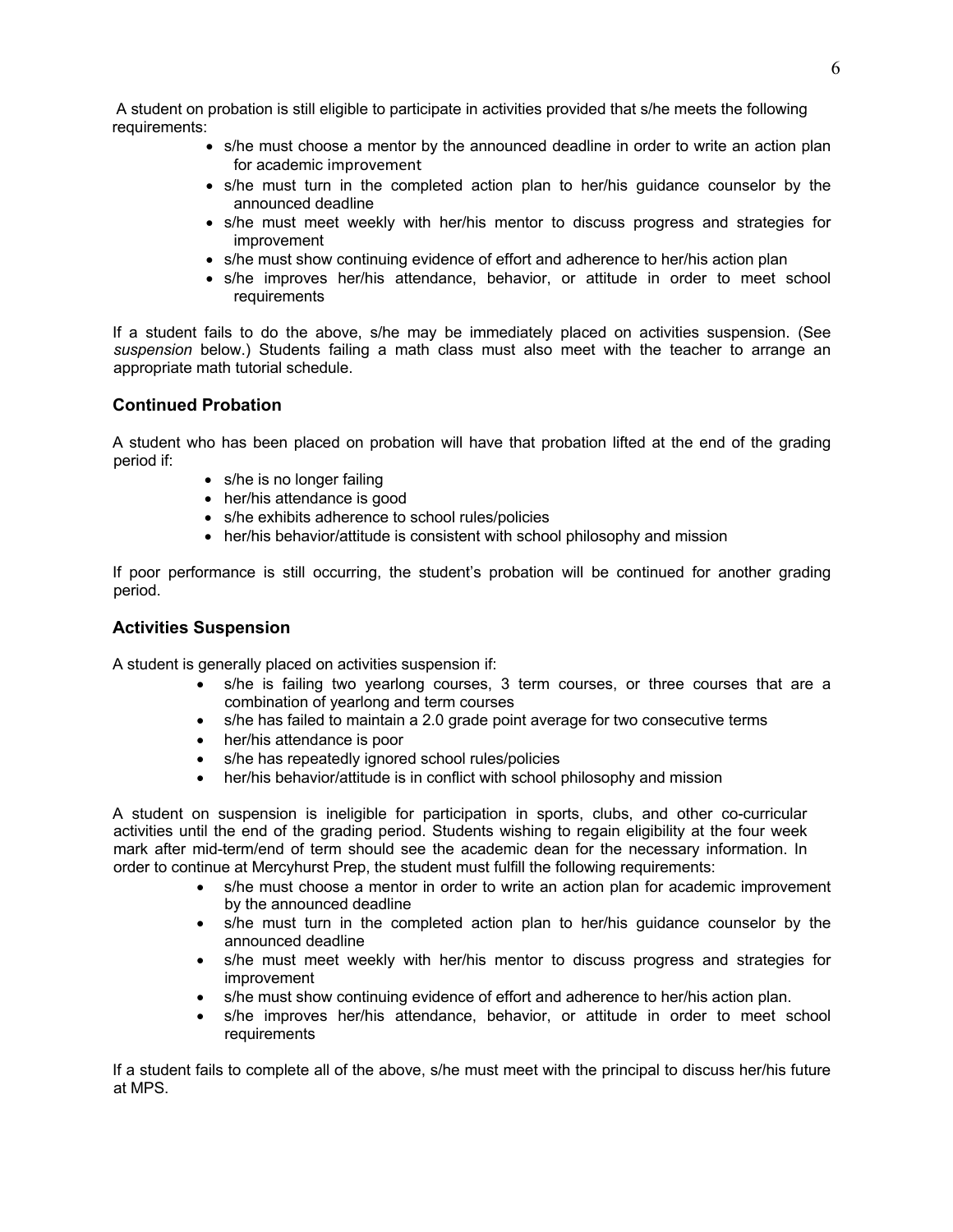#### **Continued Suspension**

A student placed on suspension will have that suspension lifted at the end of the grading period if:

- s/he is no longer failing more than one course
- her/his grade point average is above a 2.0
- her/his attendance is good
- s/he exhibits adherence to school rules/policies
- her/his behavior/attitude is consistent with school philosophy and mission

A student failing to meet the above requirements will have her/his suspension continued throughout the next grading period. Students failing a math class must also meet related requirements in order to maintain eligibility. Those requirements include meeting with the teacher to arrange and document an appropriate tutorial schedule and adhering to that tutorial schedule.

The above program has been structured in order to offer academic support to our students. It is our intention that, by following the guidelines listed, academic progress will improve and the student will acquire better organizational/study skills and be able to enjoy the benefits offered by co-curricular activities.

#### **ALL STUDENT-ATHLETES ARE RESPONSIBLE FOR FAMILIARIZING THEMSELVES WITH SCHOOL POLICIES REGARDING ACADEMICS AND ATHLETICS AS WELL AS PIAA REGULATIONS.**

#### **CONTROLLED SUBSTANCES**

- **1.** The following rule will apply to athletes AT ALL TIMES DURING THEIR SEASON:
	- a. Use or possession of alcoholic beverages, tobacco, drugs, steroids or hallucinogens by an athlete is prohibited. If the violation occurs at school or at any school-sponsored activity the student will be disciplined according to the handbook and Student Assistance Program (SAP) manual. He/she will be **suspended** from athletics until all school requirements resulting from this infraction are completed. Such violations may also result in permanent suspension from participation in their sport.
	- b. If a use or possession of a controlled substance occurs at a time other than inseason and either at school or during a school related function, the athlete will be **suspended** immediately from all athletic activity. The administration will determine appropriate consequences as listed in the student handbook and Student Assistance Program (SAP) manual. Out-of-season violations may also result in permanent suspension from participation in their sport.
	- c. The athletic director, assistant principal or counselor will monitor the plan in all cases of violations. The principal will be informed and have final approval regarding decisions and recommendations.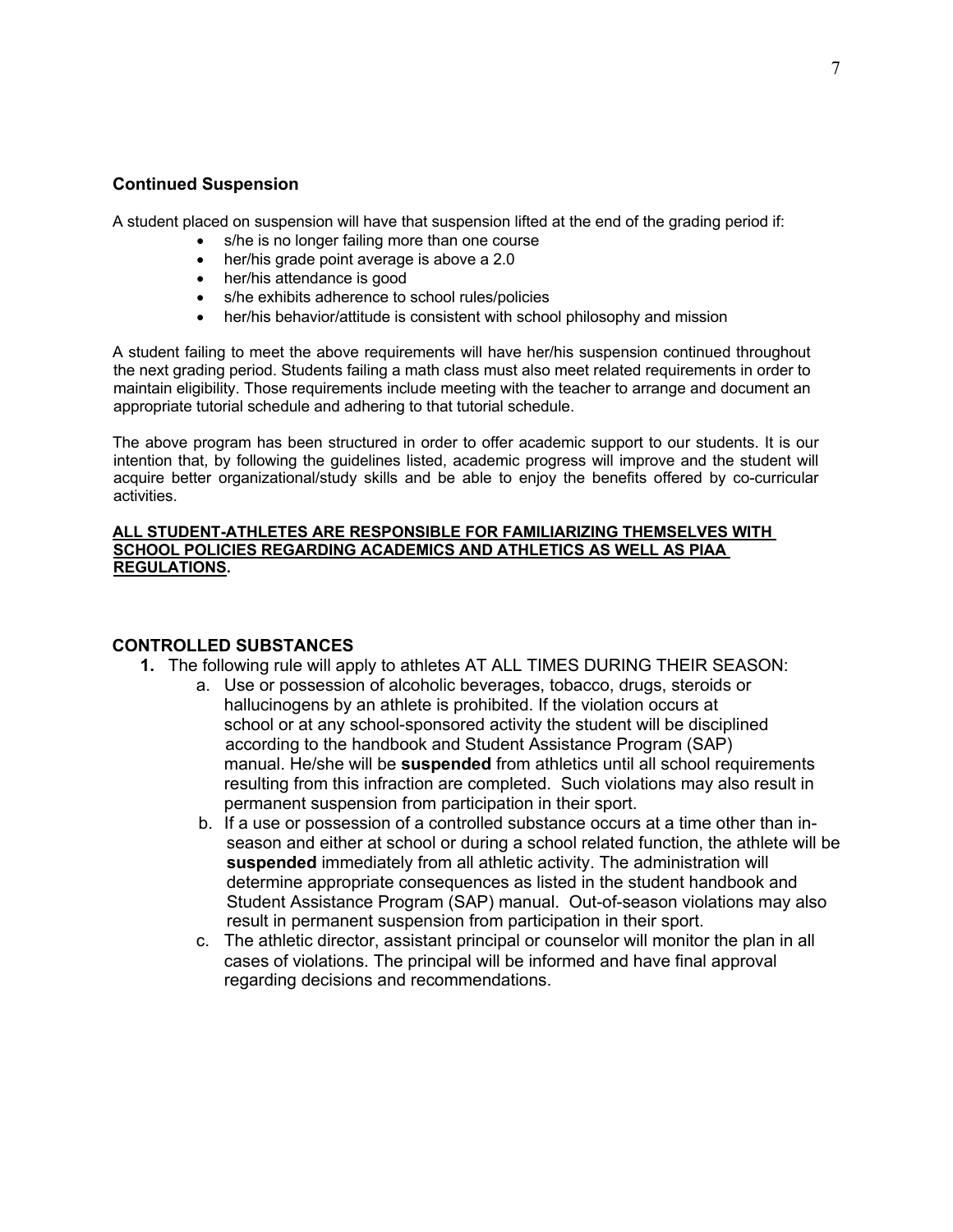#### **HARASSMENT/BULLYING POLICY**

Respect for the dignity and worth of each individual is a basic precept of Mercyhurst Prep. Each faculty member, staff member, student, or other individual who is in a working relationship with the school is entitled to work or to attend school in an environment free from discriminatory practices including sexual harassment, harassment based on race, creed, color, age, disability, or religion, and any form of bullying. All will be held to standards of conduct which ensure that the school is free from bullying and sexual and other forms of harassment. Students are encouraged to report any complaints or concerns regarding harassment/bullying of any type to their teachers, counselors, or school administrators for investigation and possible disciplinary action up to and including expulsion. Any type of harassment, bullying, cyber bullying, and/or threatening language that takes place via text messaging, e-mail, social networking, etc., in or out of school, will be handled according to the policy outlined in student handbook.

#### **Anti- Hazing Policy**

Under state law, hazing includes "any action or situation that recklessly or intentionally endangers the mental or physical health or safety of a student or which willfully destroys or removes public or private property for the purpose of initiation or admission into or affiliation with, or as a condition for continued membership in, any organization operating under the sanction of or recognized as an organization by an institution". The state of Pennsylvania further defines hazing as "any brutality of a physical nature, such as whipping, beating, branding, forced calisthenics, exposure to the elements, forced consumption of any food, liquor, drug or other substance, or any other forced physical activity which could adversely affect the physical health and safety of the individual, and shall include any activity which would subject the individual to extreme mental stress, such as sleep deprivation, forced exclusion from social contact, forced conduct which could result in extreme embarrassment, or any other forced activity which could adversely affect the mental health or dignity of the individual, or any willful destruction or removal of public or private property. For purposes of this definition, any activity as described in this definition upon which the initiation or admission into or affiliation with or continued membership in an organization is directly or indirectly conditioned shall be presumed to be "forced" activity, the willingness of an individual to participate in such activity notwithstanding."

As a Mercy school committed to the concern for the dignity of all persons, we strive to make all members of our community feel safe, comfortable and included. It is the role of the older students to help make new students feel welcome and valued as class members and participants in athletics and other extracurricular activities. At no time is it acceptable to participate in any type of hazing as defined above or other behavior in which individuals or groups are treated as subservient to other individuals or groups or in which certain individuals or groups are made to perform demeaning tasks in order to be accepted by the group. Any such behavior will be treated seriously, and consequences may include Tier 2 or 3 detention, suspension or removal from the athletic team or extracurricular group, expulsion and/or referral to appropriate authorities for criminal prosecution.